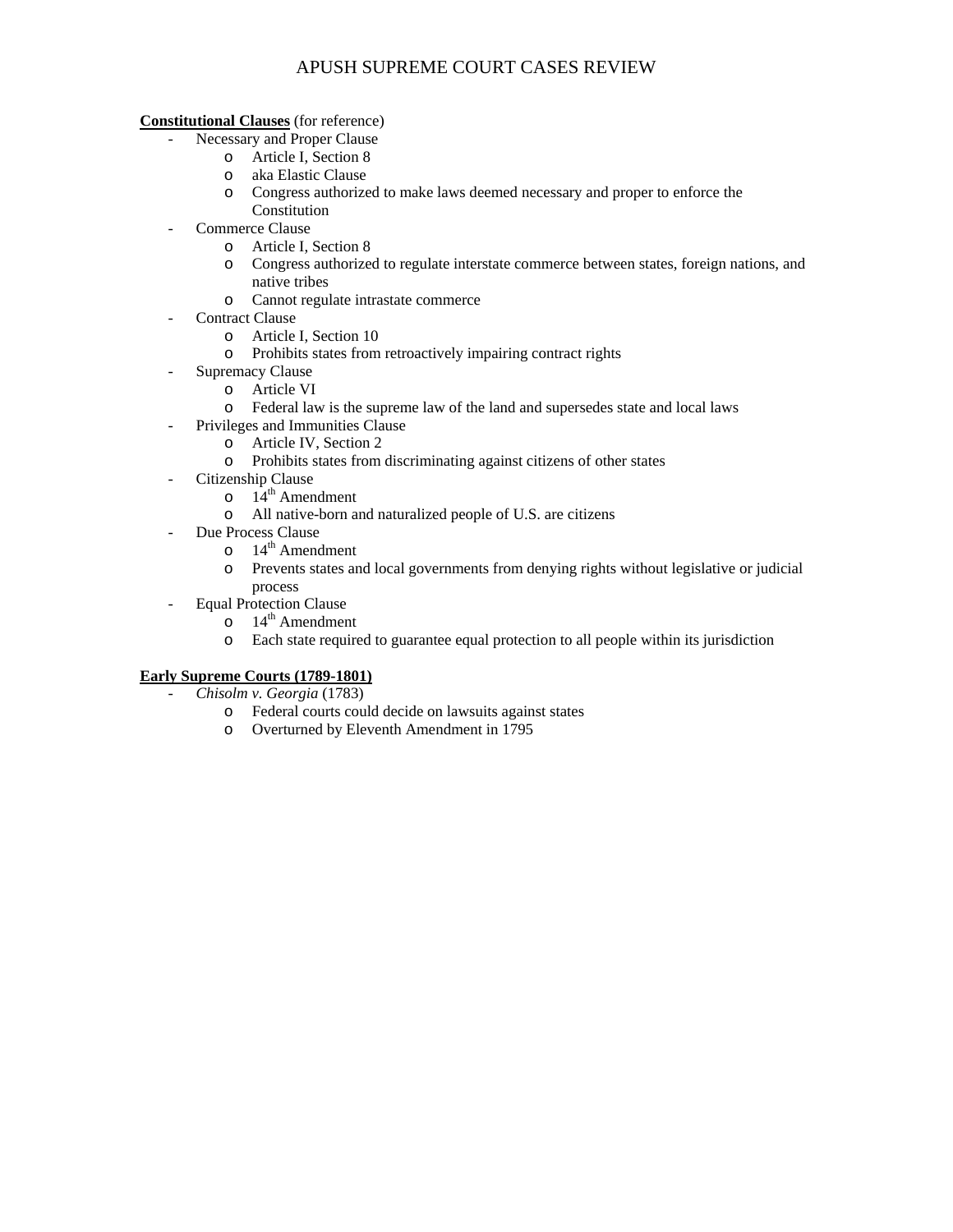### **Marshall Court (1801-1835)**

- era of Federalist-based decisions promoting a strong central government
- John Marshall, a dedicated Federalist
- *Marbury v. Madison* **(1803)**

## o **Judicial review ruling laws constitutional**

- *Fletcher v. Peck* (1810)
	- o Establish constitutionality of state laws
- *Martin v. Hunter's Lessee* (1816)
	- o Federal courts can review state court judgments
- *McCullogh v. Maryland* **(1819)** 
	- o **Expanded implied powers through Necessary and Proper Clause**
	- o **Enforced Supremacy Clause over states prohibiting states to tax the federal government**

### o **Bank of the United States ruled constitutional**

- *Dartmouth College v. Woodward* (1819)
	- o Upholds contracts under the Contract Clause
- *Gibbons v. Ogden* **(1824)** 
	- o **Expanded Congress's interstate regulation under the Commerce Clause**
- *Cherokee Nation v. Georgia* **(1831)** 
	- o **Ruled native tribes as dependent entities, not as foreign nations**
	- o **Native tribes under direct authority of the federal government**
- *Worcester v. Georgia* **(1832)**

## o **Endorsed native sovereignty against state laws and governments**

- *Barron v. Baltimore* (1833)
	- o Limited Bill of Rights to federal government and not applied to states

## **Taney Court (1836-1864)**

- many decisions during this Court favored states' rights over federal supremacy
- controversial decisions made during a period of sectionalism
- Roger B. Taney, a Democrat and states' rights enthusiast
- *Charles River Bridge v. Warren Bridge* **(1837)** 
	- o **Contract Clause in favor of states' rights over federal influence**
	- o **Interests of the community are more important than the interests of business**
	- *The Amistad* (1841)
		- o Affirmed freedom of Africans as international slave trade was prohibited
- *Commonwealth v. Hunt* **(1842)\*** 
	- o **Labor unions are lawful organizations and strikes are legal activities**
	- o **Massachusetts Judicial Supreme Court ruling\***
- *Dred Scott v. Sandford* **(1857)** 
	- o **Secured property rights through 5th Amendment**
	- o **Slaves as property thus nullifying the Missouri Compromise and 36'30**
	- o **Blacks could never become citizens**
- *Prize Cases* (1863)
	- o Expanded powers of executive as commander-in-chief
	- o Supported Lincoln's blockade of Confederate ports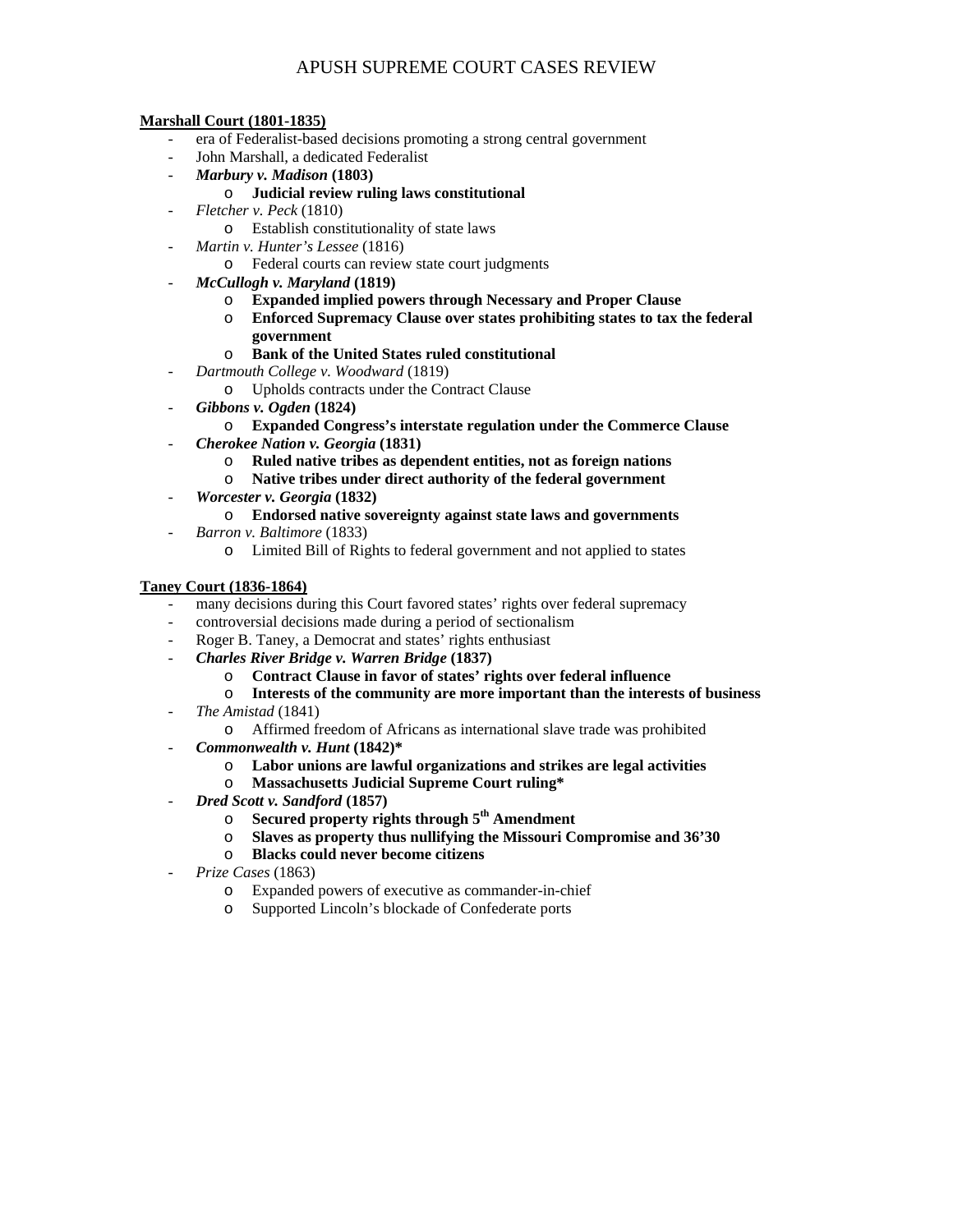#### **Gilded Age Cases (1864-1900)**

- many cases dealt with the interpretation of the Fourteenth Amendment in regards to states and civil rights
- some cases dealt with the pro-business decisions during the Second Industrial Revolution and economic expansion
- *Ex parte Milligan* **(1866)** 
	- o **Military tribunals unconstitutional if civil courts in session during war**
- *Slaughterhouse Cases* **(1873)** 
	- o **Fourteenth Amendment protects privileges and immunities of citizens of the U.S., but does not protect for citizens of states**
- *Munn v. Illinois* **(1876)** 
	- o **States could regulate certain businesses involved in facilitating the public interest**
	- o **Response to the Granger Movement between farmers and railroad companies**
	- *Reynolds v. United States* (1878)
		- o Polygamy ruled unconstitutional
- *Civil Rights Cases* **(1883)** 
	- o **Equal Protection Clause applies to state governments not private businesses**
- *Elk v. Wilkins* (1884)
	- o Natives not automatically U.S. citizens if born on reservations
- *Wabash v. Illinois* **(1886)** 
	- o **Granger laws in states regulating interstate commerce are unconstitutional**
	- o **Led to creation of Interstate Commerce Commission**
- *United States v. E.C. Knight Co.* **(1895)** 
	- o **Manufacturing is not subject to interstate commerce regulation under the Sherman Anti-Trust Act**
	- o **Protected the concept of monopolies**
- *In re Debs* **(1895)** 
	- o **Guaranteed the interstate commerce regulation of granting injunctions**
	- o **Considered a major loss for labor unions as injunctions were used against strikes by unions**
- *Plessy v. Ferguson* **(1896)** 
	- o **Established "separate, but equal" authorizing segregation**
	- o **Led to establishment of Jim Crow laws in the South**
- *Insular Cases* **(1901)** 
	- o **Native populations of U.S.-acquired territories around the globe are not subject to the same rights, privileges, and immunities granted to U.S. citizens**
	- o **"the Constitution does not follow the flag"**

**Progressive Era Cases (1900-1920)**

- cases dealt with the power of federal regulation and the attitudes of progressive reforms
- *Muller v. Orgeon* **(1908)** 
	- o **Ruled in favor of state's restrictions for hours women worked**
	- o **A victory for labor reform, but stereotyped women as weak**
- *Hammer v. Dagenhart* **(1918)** 
	- o **Child labor law ruled unconstitutional in violation of state sovereignty**
- *Schenck v. United States* **(1919),** *Debs v. United States* **(1919),** *Abrams v. United States* **(1919)** 
	- o **Upheld Espionage Act of 1917/Sedition Act of 1918 prohibiting interference with war effort and criticism of the federal government during war**
	- o **Free speech limited if presents "clear and present danger"**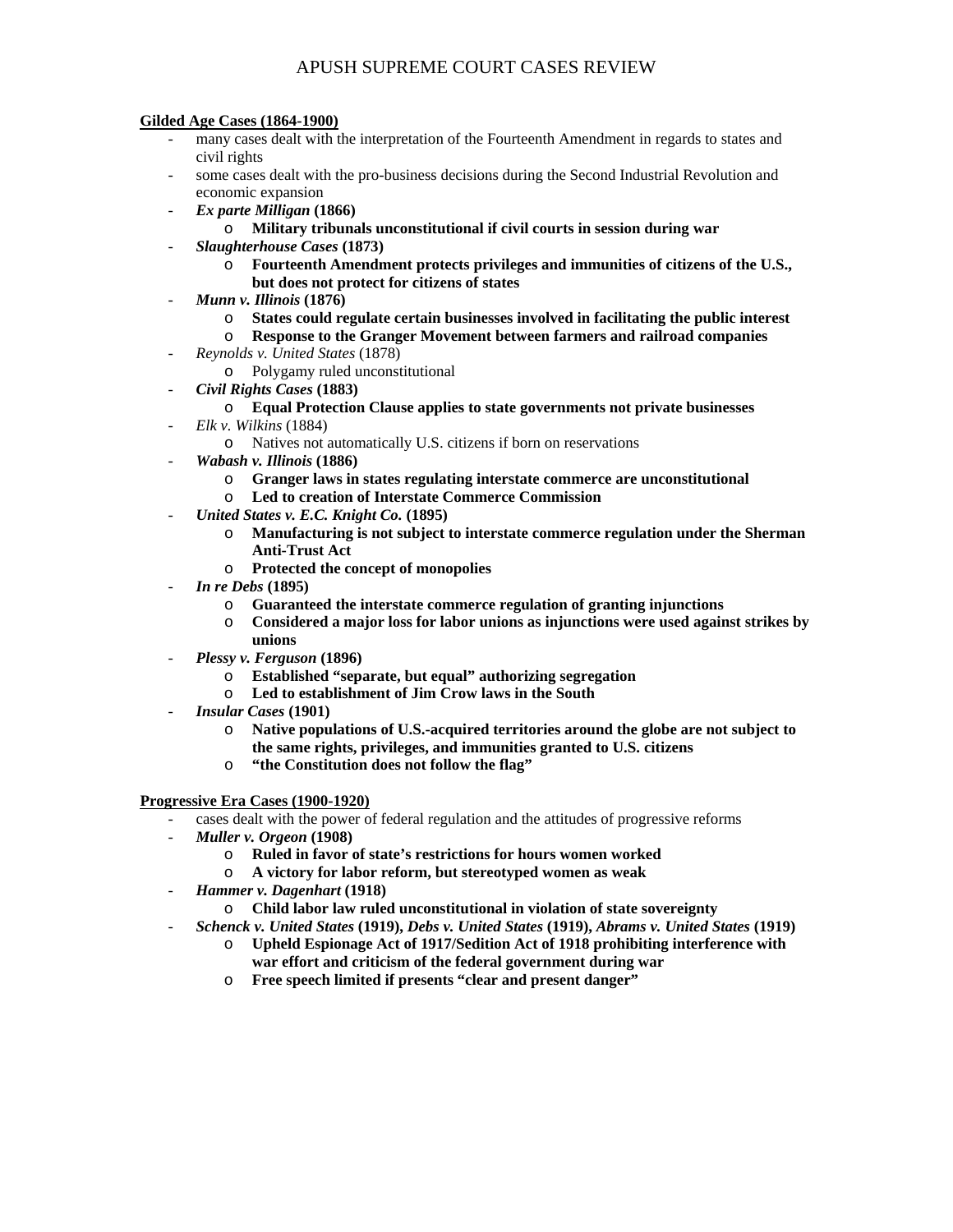### **Roaring Twenties to World War II (1920-1945)**

- most cases dealt with the constitutionality of the New Deal and the extent of civil rights
- *Near v. Minnesota* (1931)
- o Incorporated freedom of the press to the states
- *Schechter Poultry Corp. v. United States* **(1935)** 
	- o **National Industrial Recovery Act (NIRA) ruled unconstitutional based on violation of intrastate commerce, limited constitutional basis, and delegating Congress power to President**
- *United States v. Butler* **(1936)** 
	- o **Agricultural Adjustment Act (AAA) ruled unconstitutional under the Tenth Amendment**
- *Smith v. Allwright* (1944)
	- o Prohibited states from denying blacks in participating in primary elections
	- *Korematsu v. United States* **(1944)** 
		- o **Upheld the executive branch's internment of Japanese and Americans of Japanese descent during World War II as a matter of national security**
- *Youngstown Sheet & Tube Co. v. Sawyer* **(1952)** 
	- o **Ruled President Truman's seizure of steel production facilities in an attempt to break a strike was unconstitutional**
	- o **Truman attempted to prevent inflation and secure production during Korean Conflict**

## **Warren Court (1953-1969)**

- many cases dealing with the civil rights of alleged criminals and paving the way for desegregation
- conservatives criticized the judicial activism and liberalism of the Warren Court
- *Hernandez v. Texas* (1954)
	- o Equal Protection applied to Mexicans
- *Brown v. Board of Education of Topeka* **(1954)** 
	- o **Overturned the "separate but equal" concept of** *Plessy v. Ferguson*
- *Mapp v. Ohio* **(1961)** 
	- o **Prohibition of illegal search and seizure per 4th Amendment**
- *Engel v. Vitale* (1962)
	- o Public school-sanctioned prayer ruled unconstitutional per the Establishment Clause of First Amendment
- *Gideon v. Wainwright* **(1963)** 
	- o **Right to counsel in all criminal cases, even if defendants cannot afford an attorney**
	- *Reynolds v. Sims* (1964)
		- o State legislature district must be relatively equal; based on Equal Protection Clause
		- o "one man, one vote"
- *Escobedo v. Illinois* (1964)
	- o Right to counsel must be granted before interrogation
- *Heart of Atlanta Motel v. United States* (1964)
	- o Commerce Clause can be used to enforce Civil Rights Act of 1964 to fight discrimination in businesses
- *Griswold v. Connecticut* (1965)
	- $\circ$  Ruled law banning salve of contraceptives unconstitutional in violation of 9<sup>th</sup> Amendment
- *Miranda v. Arizona* **(1966)** 
	- o **Defendants must be informed of their right to counsel and right against selfincrimination before arrest and incarceration**
- *Tinker v. Des Moines* (1969)
	- o Overruled a school's rule of preventing students from wearing black arm bands in protesting the Vietnam Conflict as a matter of free speech
- *Brandenburg v. Ohio* (1969)
	- o Laws prohibiting inflammatory speech unconstitutional unless incites lawless action
	- o Overrules *Schenck v. U.S.*, *Abrams v. U.S.*